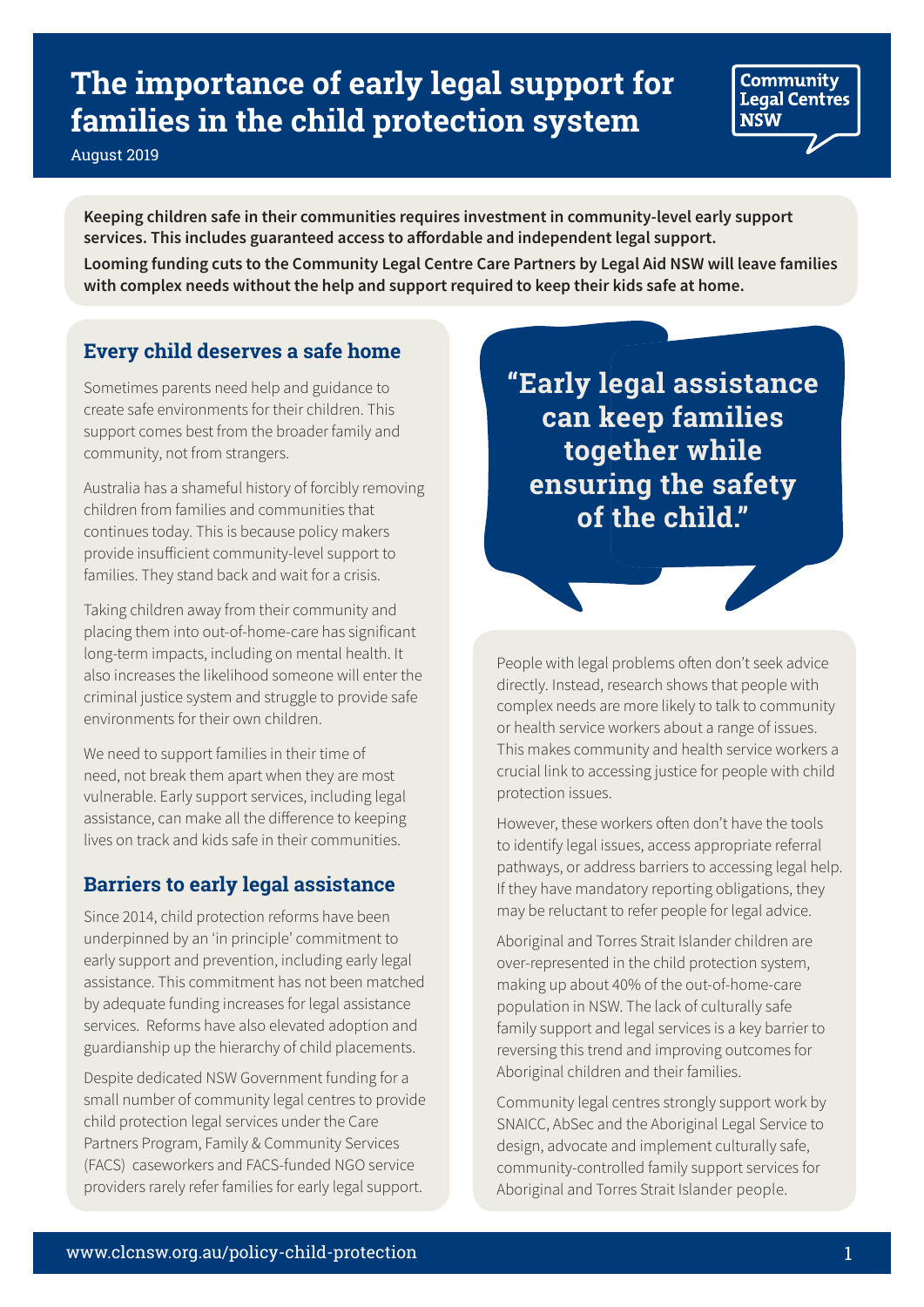

Veronica contacted Northern Rivers Community Legal Centre for advice after NSW police visited her home to complete a welfare check on her two children. The police told Veronica they had received reports from the children's school that she had been smacking and yelling at her children and that they weren't going to school. The child protection lawyer advised Veronica about FACS' safety and risk assessment process, including what to do if FACS made contact with her about the reports. They encouraged Veronica to come back for further advice if FACS contacted her.

Three weeks later Veronica approached the Centre for further advice. FACS had made contact and asked her to attend a meeting to talk about the children. Veronica reported that she didn't want to attend the meeting or engage with FACS. The Centre advised Veronica about the purpose of the

meeting and the importance of engaging positively with FACS, understanding and showing insight into the caseworkers' safety concerns, demonstrating her protective abilities and strengths and actively engaging with support services.

The lawyer arranged for a support worker to go to the meeting with Veronica. Veronica followed the lawyer's advice about positive engagement, demonstrating 'insight' and 'protective behaviours' and 'engaging with supports'. As a result, FACS assessed that Veronica's children were safe in her care and referred them to a family support service for ongoing support.

Veronica said that if she hadn't sought legal advice before the meeting with FACS she wouldn't have engaged with them. This would have increased the risk of FACS removing her children from her care.

## **System failing to support families**



**In 2017-18, 293 678 children were reported to the FACS Child Protection Helpline.**

126,242 (43%) were assessed to be not at Risk of Significant Harm (ROSH) and received no response or follow up from FACS.

167,436 (58%) received a ROSH assessment. Of these, 60,612 (36.2%) of children received a face-to-face assessment from FACS. Responses to the remaining 106,824 children at ROSH (63.8%) were not tracked.

NSW laws provide no guarantee for any of these families to be referred to the independent early legal and non-legal supports that can help parents make the changes needed to keep their children safe.

## **Insuffcient funding for early support**

\$1.2 billion Crisis funding/rehoming

\$149.5 million Early intervention **In 2018-19, FACS will spend \$2.2 billion on child protection.**

54% (\$1.2 billion) will be spent on out-of-home care, permanency support, guardianship and adoption.

Just 6.8% (or \$149.5 million) will be spent on early intervention.

In 2016, Legal Aid NSW cut 50% of funding to 12 CLC 'Care Partners'. The rest of this funding (a mere \$423,000) is due to expire on 30 September 2019.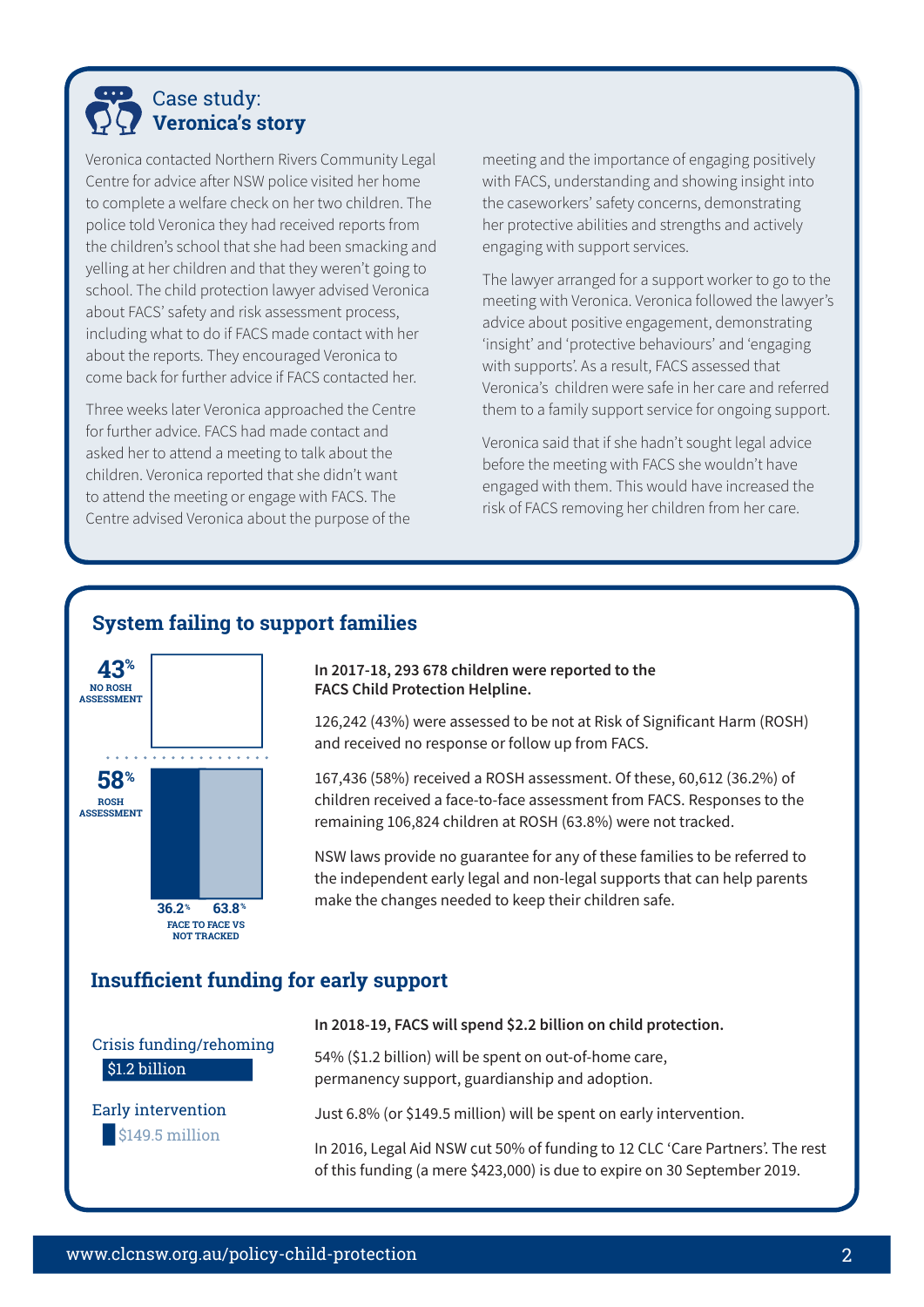# **The impact of early legal advice**

Independent legal advice and advocacy is crucial throughout a family's involvement with the child protection system, helping parents understand their options and access any supports they need.

Families sometimes have a history of negative contact with FACS, which can lead to disengagement and make it dificult for them to take in information FACS caseworkers are providing. Having a trusted, independent advocate to talk to makes all the diference.

Lawyers help families understand:

1. the safety concerns that have brought the family to the attention of FACS and the safety and risk assessment process;

- 2. FACS' powers, obligations and functions within the child protection system;
- 3. what parents need to do to address the concerns raised by FACS;
- 4. the importance of taking action, positive engagement with FACS and other services, and the consequences of not addressing safety concerns;
- 5. family law options and other alternatives to FACS intervention, including family group conferencing and Family Action Plans; and
- 6. the legal process if FACS ultimately makes an application in the Children's Court.

In short, early legal assistance can help families stay together and access the support they need to keep children safe. The earlier referrals for legal support are made, the better.

## **Northern Rivers Early Intervention Referral Project**

Since 2014, Northern Rivers Community Legal Centre has delivered the Early Intervention Referral Project to address the low numbers of referrals for child protection legal advice made by FACS and other health and community services. This collaborative project aims to develop strong working relationships between local FACS caseworkers, health workers and community organisations around the importance of referring families for legal advice if a mandatory child protection report has been made, or the family is otherwise known to FACS.

The project also aims to develop strong working relationships and referral pathways between legal assistance and human services organisations in the Northern Rivers region. Over the past three years the project has:

- delivered capacity building seminars and workshops to service providers to explain why it is important to refer clients for independent legal advice.
- developed a 'Referral Card' for FACS and local services to give to families, with contact details for free child protection legal services and family violence services in the Northern Rivers.
- developed a legal advice 'Referral Map' for service providers, setting out the diferent stages FACS may become involved with a family and why legal advice is important at each stage.

Through the project, the number of clients referred to the Northern Rivers Community Legal Centre care and protection practice has increased. This means more families better understanding their rights and responsibilities, more efectively navigating the child protection system, and ultimately staying together when it is safe to do so.

## **Specialist, community-based casework and advocacy**

Most community legal centres provide child protection legal services to families, including: early intervention advice and casework, Risk of Significant Harm reports, family group conferencing, parent responsibility contracts, guardianship orders, kinship care, contact orders, and disputes.

Importantly, community legal centres combine legal assistance with specialist non-legal advocacy for families with complex needs. This includes people with intellectual disability, women experiencing family violence, and Aboriginal people. As a result, community lawyers are experts at identifying families' underlying support needs.

Within specialist child protection teams, lawyers and non-legal advocates work together to identify